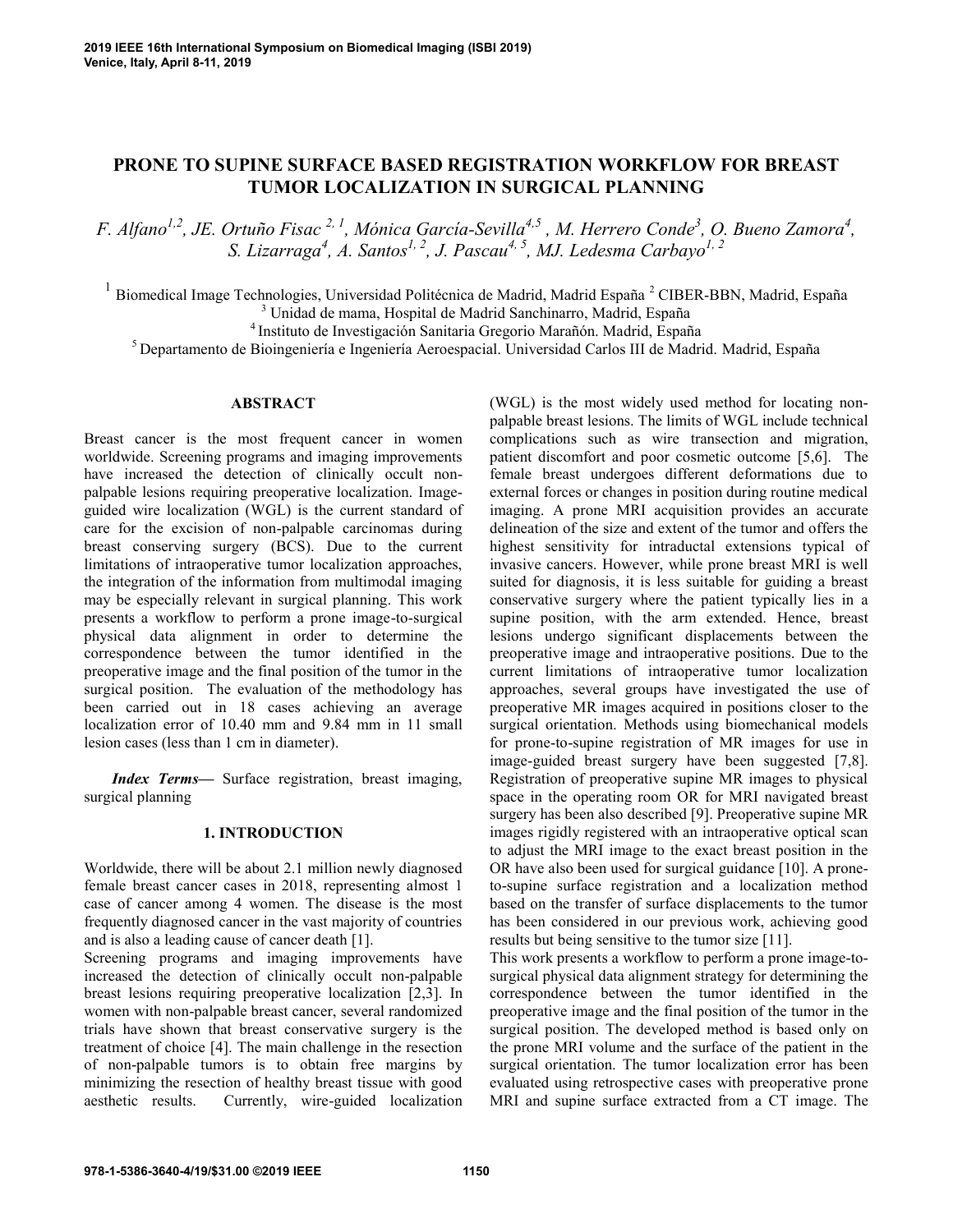position of the tumor has been estimated using a workflow that combines a Laplacian deformation, followed by an iterative point registration to refine the prone-to-supine surface matching and a final surface driven B-spline registration to derive the dense displacement field in the whole breast. This approach has been tested in 18 clinical cases with tumor lesions of different sizes and compared with our previous method [11].

## **2. MATERIALS AND METHODS**

The aim of this work is to provide an alternative or complementary tool to pre-surgical localization techniques of non-palpable breast lesions without altering the diagnostic imaging protocol by using a prone preoperative MRI and the surface in the surgical position. The implemented system estimates the deformation occurred in the volume of the breast starting from the pose change transformation of the surface of the breast and identifies the final position of the tumor. To perform a demonstration and evaluation of the concept, preoperative MR and CT images were collected to extract the breast surface, respectively, in the prone and supine positions and the tumor was segmented in both images. The pose transformation from prone to supine has been performed to calculate the correspondence point-to-point between the initial mesh and the final mesh in order to derive a dense displacement field using a point driven B-spline registration. The whole workflow is described in Figure 1. To validate the results the distance between the supine tumor centroid identified in the CT image and the tumor centroid estimated with the implemented technique has been considered.



**Figure 1.** Workflow: upon the prone and surface generation, the pose transformation of pose is performed and the displacement field in the breast domain is estimated to predict the position of the tumor in the intraoperative position.

# **2.1. Data**

The data includes 18 retrospective cases of breast lesions, 11 of which are under 1 cm in diameter, provided by the General University Hospital Gregorio Marañón (HGUGM) in Madrid. Each case consists of a prone MRI study including an MRI T2 SPAIR and a Subtraction MRI and a supine CT study.

Since the diagnostic hospital protocol does not involve a supine MRI image, staging CT scans in supine position have been used to simulate the intraoperative surface. Table 1 reports the range of lesion's diameters, lesion to skin distances, and total prone-to-supine lesion displacement for the 18 cases considered in this work. It is important to underline that the acquisition of a CT image does not belong to the standard preoperative protocol but is required when it is needed for cancer staging purposes. This fact limits the number of cases available. Only the surface of the breast derived from the CT image is used in the proposed approach.

| <b>Diameters</b> | <b>Distance to skin</b> | <b>Total displacement from</b> |
|------------------|-------------------------|--------------------------------|
| [mm]             | [mm]                    | prone to supine position [mm]  |
| $5.51 - 23.10$   | $11.23 - 35.25$         | $32.78 - 118.61$               |

**Table 1.** Range of lesion's diameter, lesion to skin distances, and prone-to-supine lesion displacement. The tumor diameter has been measured as the maximum diameter of the lesion in axial planes of the supine MRI image.

## **2.2. Data processing**

Upon the segmentation of the breast tissue in the MR and CT images, a 3D triangular mesh representing the entire surface of the breast volume in the prone configuration and a 3D surface mesh representing the skin of the breast in the supine surgical orientation have been generated using iso2mesh [12]. Due to the low quality of the MRI T2 SPAIR, an automatic segmentation of the chest wall was not possible instead, an approximate segmentation has been considered as shown in Figure 2. The surface of the posterior limit of the breast was established as a condition of zero displacement during the transformation of pose from prone to supine [9].



**Figure 2.** CT image in supine position and the extracted skin surface as a triangular mesh (green). MRI T2 SPAIR image in prone position and the extracted surface of the breast volume as a triangular mesh (red).

#### **2.3. Pose transformation**

The female breast undergoes large deformations when its pose changes from prone to supine as it possible to appreciate in Figure 2. Hence, the pose transformation has been performed in two steps. The first step goal is to perform a coarse transformation using a Laplacian deformation given a set of vertices with prescribed displacement [13]. This deformation considers that the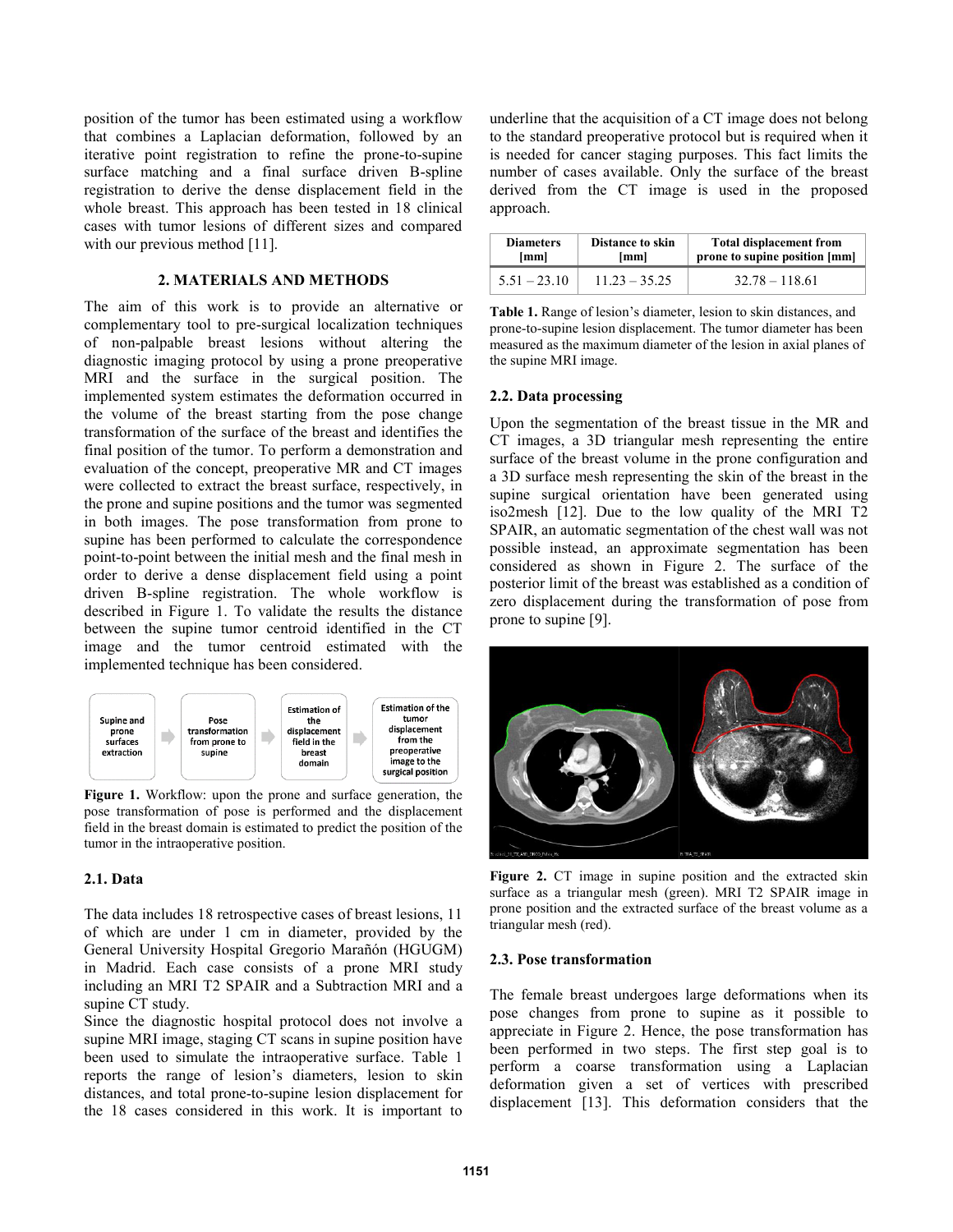anatomical axes starting from the nipples do not vary between prone and supine positions. The vertices with prescribed displacements have been automatically calculated on the two surfaces starting from 3 anatomical points (nipples and suprasternal notch). The Laplacian deformation method is described in more detail in [11]. As a second step, a non-rigid ICP algorithm is applied to refine the mapping of the prone skin surface onto the target surface. The aim of these 2-steps is to obtain a dense pointto-point matching of the two surfaces to enable the computation of the whole breast deformation based on a point-matching B-spline deformation. Figure 3.b and 3.c show the final deformed surface versus the prone source surface and the target surface.



**Figure 3**. (a) Arrow vectors illustrating the displacement magnitude distribution on the prone surface. (b) Superposition of the prone (transparent orange) and the final deformed surface. (c) Superposition of the supine target surface (green) and the final deformed surface (red).

## **2.4. Tumor Localization**

The main idea underlying the final tumor position estimation technique is to smoothly propagate the transformation associated with the surface data onto all the positions in the breast domain in order to be evaluated at any desired set of positions.

The surface transformation captures the global motion of the breast, to predict the final position of the tumor inside the volume a smooth and consistent deformation field of the breast tissue is needed.

Free form deformation FFD model based on B-splines have been successfully employed in nonrigid registration of medical images [14]. The basic idea of FFDs is to deform an object by manipulating an underlying mesh of uniformly spaced control points. The deformation of the mesh controls the shape of the object or image we want to deform to match another object or image, in our case the two corresponding surface points.

Our approach to achieve the displacements occurring into the breast domain is based on a B-spline based free-form deformation (FFD) algorithm proposed in [14,15] which the total transformation model is represented by *Tlocal*, a 3D tensor product of the familiar 1D cubic B-splines:

$$
T_{local}(x, y, z) = \sum_{l=0}^{3} \sum_{m=0}^{3} \sum_{n=0}^{3} B_{l}(u) B_{m}(v) B_{n}(w) \Phi_{i+l,j+m,k+n}
$$

where Φ denotes the unknown values for a number of control points that form a regular lattice of size  $n_x \times n_y \times n_z$ , *i*, *j*, *k* are the indexes of the control points, and *u*, *v*, *w* correspond to the relative position of  $(x, y, z)$  in the lattice coordinates and where  $B_i$  represents the  $l_{th}$  basis function of the B-spline*.*

The optimization metric is based on the quadratic error of the points of the supine surface with respect to the progressively deformed prone surface. Apart from the breast surfaces several corresponding points of the chest wall are also considered as fixed, to ensure that the estimation of the motion near the back surface is not affected. A multiresolution approach in the deformation model is followed to approximate the deformation in a coarse to fine fashion ranging from a grid of control points of 8x8x8 to 68x68x68.

The final tumor position has been computed by applying the obtained non-rigid transformation to the tumor points in the prone position. This localization methodology has been compared with the previously described transfer of surface displacement method [11].

#### **3. RESULTS**

Figure 4 shows the distance between the centroid of the predicted tumor location and the centroid of the segmented tumor in the CT image.

The transfer of surface displacements method (TSD) proposed in [11] with the new set of data shows a mean error of 10.24 which is slightly lower than the one obtained with the proposed method based on B-splines (10.40 mm). However, the B-spline based method (BSM) shows better results localizing small lesions (less than 1 cm in diameter).



As shown in Figure 4, in these cases the BSM achieves a mean error of 9.84 mm versus the 12.10 mm of the TSD method. Figure 5 shows the visual results for case 4.